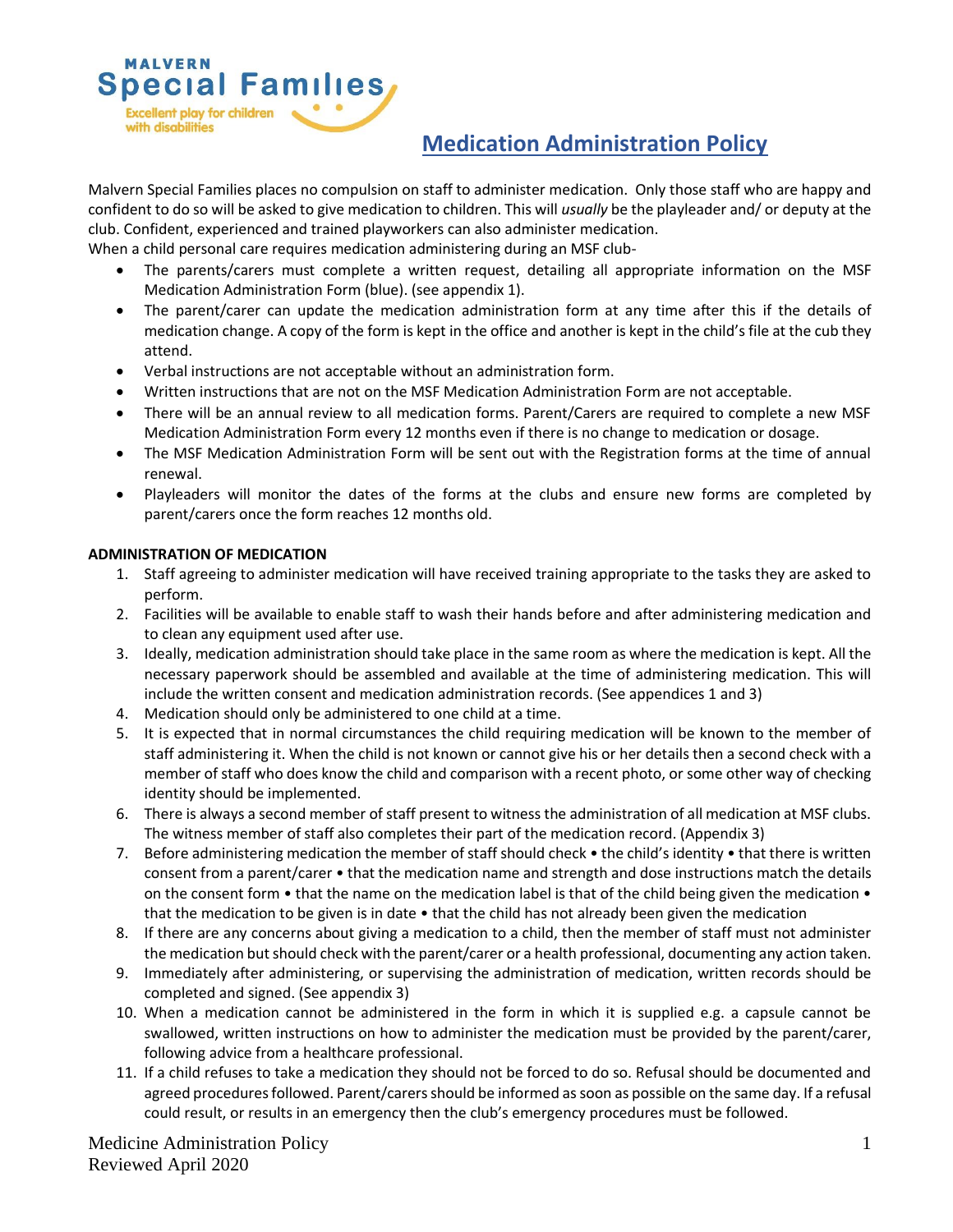12. At the end of the day the child's parent/carer must be asked to sign the medication record to acknowledge that the medication has been given at the club.

# **TRIPS AND OFFSITE ACTIVITIES**

- 1. Any medication required during a club trip should be carried by the member of staff who would be responsible for administering the medication along with the relevant paperwork (appendix 1 and 3)
- 2. It is essential to inform all members of staff whose key child may need medication that day and what to do should a medical emergency arise. This information is shared during the staff set up meeting and is recorded on the club session report.

# **It is a condition precedent to our liability that the administration of drugs or medicines takes place only under the following conditions: -**

# **In all cases:**

1. The (a) parent of each child attending the Group must provide details of any known allergy to medication suffered by the child. Such details to be recorded by you or your employees in the drugs/medicine register and consulted before any emergency administration of drugs or medicines.

2. The drug or medicine must have been prescribed by the child's General Practitioner or consultant or given to the Group by the child's parent, or their General Practitioner or consultant.

3. The drug or medicine must be kept in a secure place with access only by authorised persons.

4. A clear label, with the child's name, must be attached to the drugs or medicine.

5. A drugs/medicine register must be kept showing:

- the child's name
- type of drug/medicine administered
- date and time administered
- dosage
- name and signature of person administering the drug/medicine
- name and signature of witness
- time of notification to child's parent when an administration of drug or medicine has been given in an emergency
- note of any known allergy to medication suffered by children attending the Group.

6. You must familiarise yourself and comply with all relevant requirements of your statutory registering authority concerning the administration of drugs and medicines.

7. You must have a letter of authorisation from the child's parent containing clear instructions for the administration of non-prescribed drugs or medicines, prescribed oral medication or asthma inhalers.

**b) In cases where occasional, regular or emergency medication is required** such as EpiPens, hypodermic injections, insulin pumps, tube-administered or stent-administered medication (but not including non-prescribed drugs or medicines, prescribed oral medication or asthma inhalers, which are dealt with under 3 a) above), you must comply with (i) to (vi) above AND IN ADDITION 32 Public and Products Liability Section

8. You must have a letter from the child's parent providing specific consent for you to administer the medication.

9. You must have a letter from the child's General Practitioner or consultant stating:

- what condition the drug or medicine is for with its name
- how and when the drug or medicine is to be given
- what training of personnel is required, if any
- any other relevant information.

10. **Training** in the administration of the drug or medicine must be as stipulated by the child's General Practitioner or consultant and, if required, you must provide proof of such training.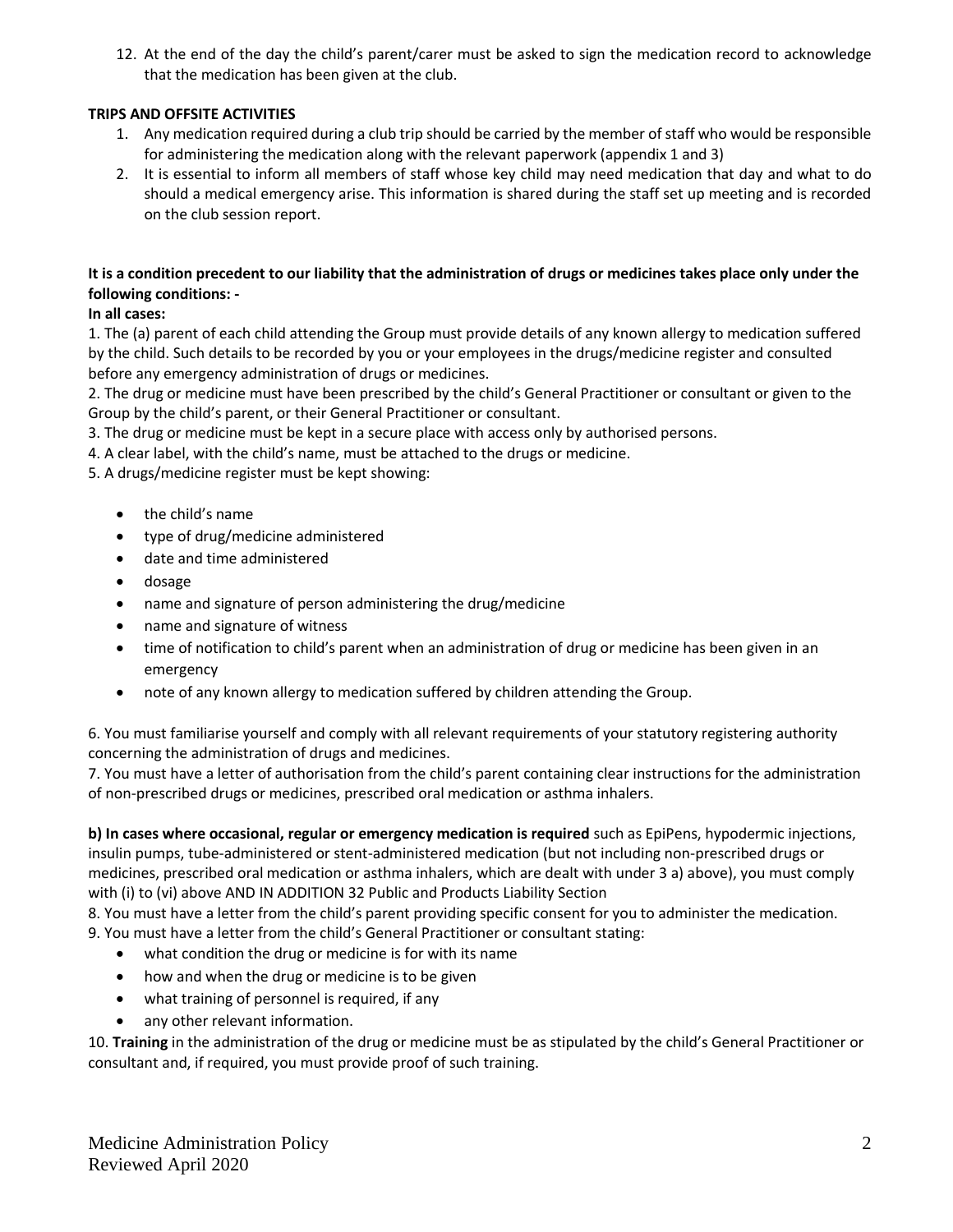c In cases where the **provision of oxygen, tube feeding, cleaning and changing of tube feeding or tracheostomy/tracheotomy tubes and emptying/changing stoma bags** takes place only under the following conditions:

a) You must have a letter from the child's General Practitioner or consultant stating:

- the child's condition and the health support procedures required
- what training of personnel is required,
- what medical experience is required
- any other relevant information.

b) You must have a letter from the child's parent providing specific consent for Group officials to administer/provide the health support procedures required.

c) You must ensure that any person administering/providing the required health support procedures has the medical experience and training specified by the child's General Practitioner or consultant and, if required, provide proof of such training.

d) You must familiarise yourself and comply with all relevant requirements of your statutory registering authority concerning the administration/provision of the health support procedures.

### Errors in drug administration

An error is deemed to have been made if one or more of the following circumstances apply:

- a) Giving the wrong drug to the wrong child
- b) Failing to administer a prescribed drug
- c) Administering a drug at the wrong time
- d) Failing to administer all the drugs required at the time
- e) Giving a dose via an incorrect route i.e. eye drops into the ear
- f) Giving a drug in a different form from that specified
- g) Giving the wrong dose of the correct drug i.e. over dosage or under dosage.

Staff have a clear responsibility to report any errors in drug administration in accordance with this policy. In the event of making an error it is far safer to admit it for the health and wellbeing of the child. Support will be given to the member of staff making the error regarding future drug administration.

When a drug administration error occurs, the procedure detailed below must be followed.

- 1. Notify the child's parent/guardian and GP
- 2. Observation of the child for any signs and symptoms
- 3. Drug error form to be completed and the playleader and MSF manager notified.

#### **Staff taking medications/other substances**

If staff are taking medication which may affect their ability to care for children, they should declare it on their health declaration form when accepting a post and seek medical advice. Staff medication on the premises must always be securely stored and out of reach of children.

Staff being unfit to work due to being under the influence of alcohol, drugs or any other substance which may affect their ability to care for children, will be deemed as gross misconduct and disciplinary procedures will be enforced.

#### **Training**

Every time a training need is identified the same nurse/training staff will be used to deliver the training from start to finish. This will provide continuity and understanding of the staff's professional development throughout training. For example, if a treatment requires 3 separate sessions where the nurse observes the staff administering medication successfully to a child, then the same nurse observes all three administrations, thus fully understanding their competence when signing them off.

The parent/carer of the child may attend any medication training in order to communicate any differences between what is done at home and what is being taught, these are highlighted at the earliest opportunity.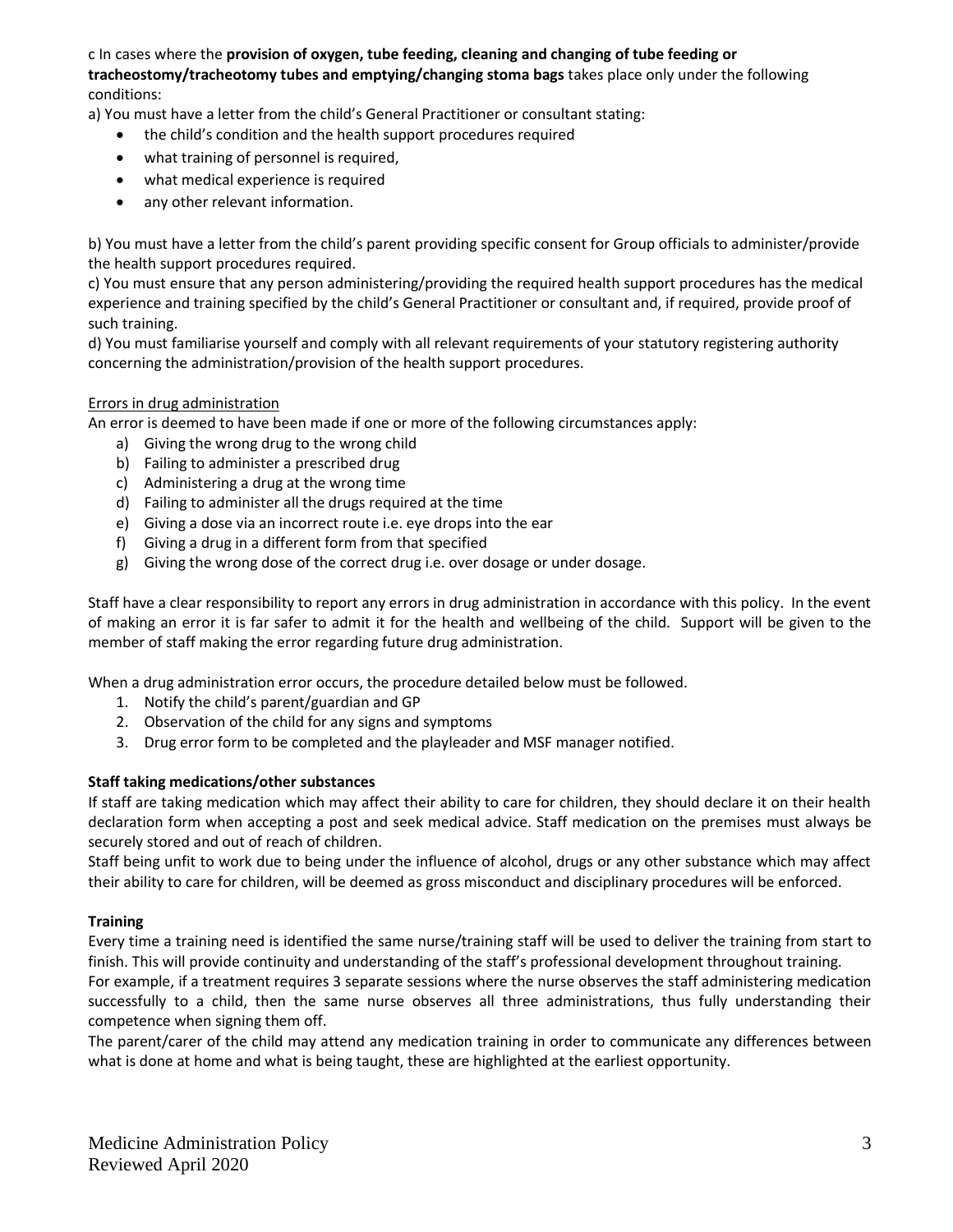• **Appendix 1**

# **MEDICATION ADMINISTRATION CONSENT FORM**

This is a parental agreement for Malvern Special Families club settings to administer prescribed medicine. Club staff cannot administer your child's medicine unless you complete and sign this form.

Please complete a separate form for each medicine required whilst at our clubs.

| Name of child                       |  |
|-------------------------------------|--|
| Date of birth                       |  |
| <b>Medical condition or illness</b> |  |

**MEDICINE**

|                                           | <b>MEDICINE</b> |
|-------------------------------------------|-----------------|
| Name / type of medicine                   |                 |
| (as described on the container)           |                 |
| Date dispensed                            |                 |
| <b>Expiry date</b>                        |                 |
| Agreed review date                        |                 |
| To be initiated by (name of staff)        |                 |
| Dosage and method of administration       |                 |
| <b>Timing</b>                             |                 |
| <b>Special precautions</b>                |                 |
| Are there any known side effects that the |                 |
| club staff should know about?             |                 |
| Self-administration?                      | YES / NO        |
| (delete as appropriate)                   |                 |
| Procedures for contact in an emergency    |                 |

#### **WHEN SHOULD THE CHILD TAKE THE MEDICINE?**

| Name of club setting          |  |
|-------------------------------|--|
| Date                          |  |
| <b>Time</b>                   |  |
| Under what circumstances?     |  |
| When was the last dose taken? |  |

- I understand that I must deliver the medicine personally to the Playleader at the club.
- I accept that this is not a service that the club is obliged to undertake.

|                                                                     | <b>International Control Abstract</b> |  |
|---------------------------------------------------------------------|---------------------------------------|--|
| I understand that I must notify the club of any changes in writing. |                                       |  |

| <b>Name</b> | <b>Relationship to Child:</b> |
|-------------|-------------------------------|
| Signature:  | Date:                         |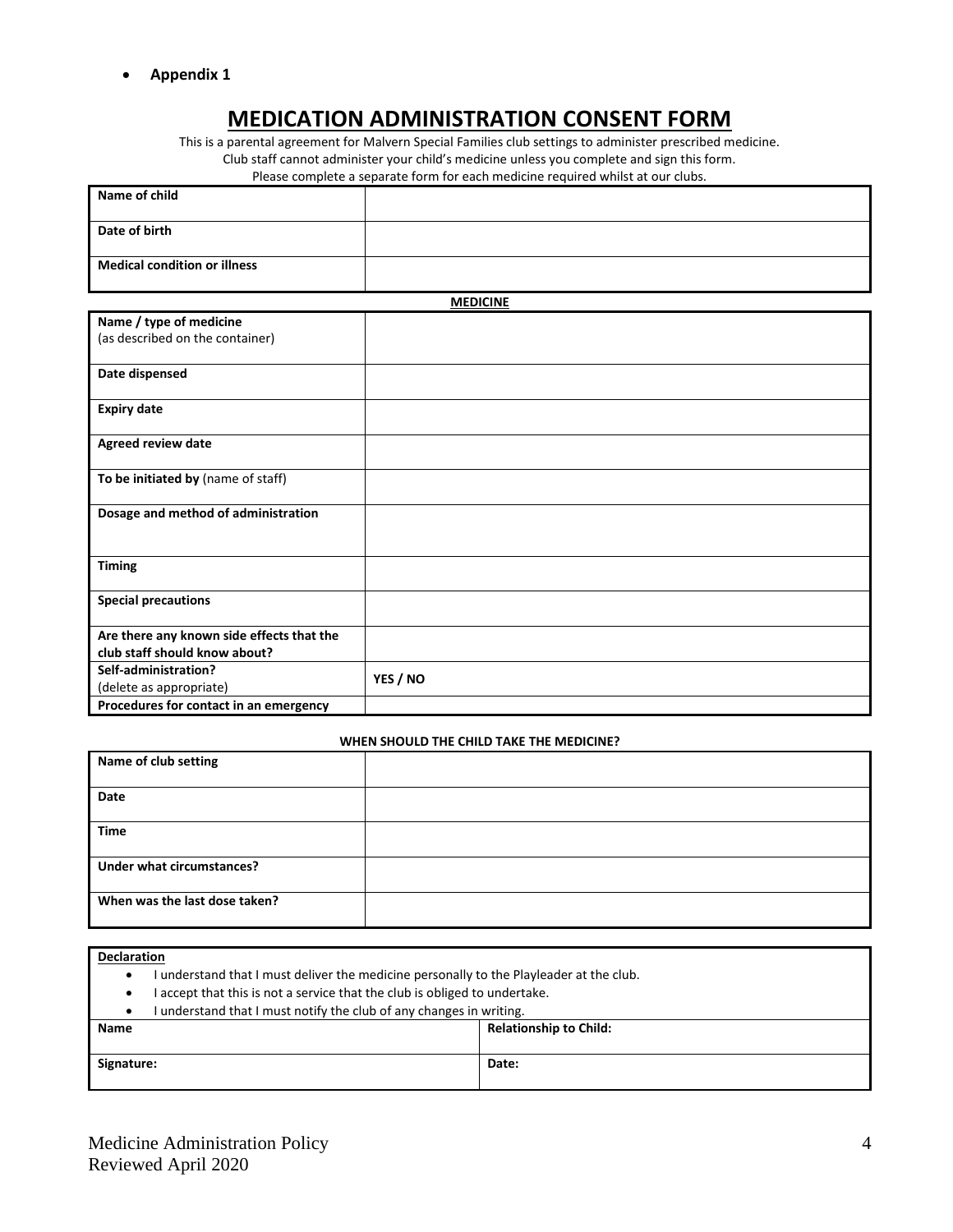# **Appendix 2**

MALVERN SPECIAL FAMILIES Drug Error Form

Date

Time

Name of child

Name of staff (1)

Name of staff (2)

Name of drug/ drugs administered

Description of error

Action taken

Any other relevant information

Names of people informed

 Parent/Guardian GP MSF Co-ordinator

Signed (Name)